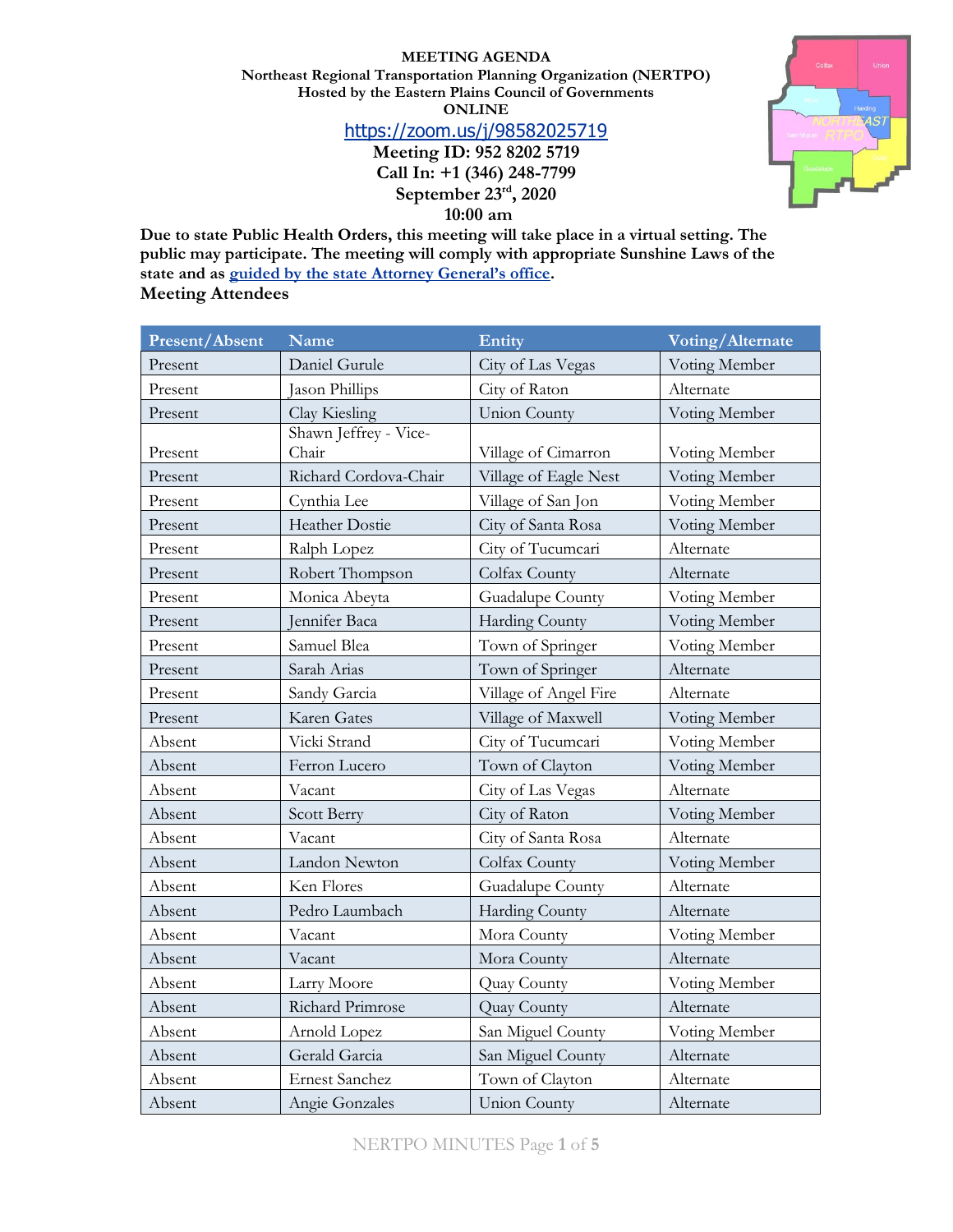| Absent | Jay Mitchell              | Village of Angel Fire  | Voting Member | Union            |
|--------|---------------------------|------------------------|---------------|------------------|
| Absent | Renee Ledoux              | Village of Cimarron    | Alternate     |                  |
| Absent | Lee Dixon                 | Village of Des Moines  | Voting Member | Harding<br>14S 1 |
| Absent | Scott Warner              | Village of Des Moines  | Alternate     |                  |
| Absent | Mary Berglund             | Village of Eagle Nest  | Alternate     |                  |
| Absent | Diane Brown               | Village of Folsom      | Voting Member |                  |
| Absent | Mike Schoonover           | Village of Folsom      | Alternate     |                  |
| Absent | Mignon Saddoris           | Village of Grenville   | Voting Member |                  |
| Absent | Lynn Wiseman              | Village of Grenville   | Alternate     |                  |
| Absent | Anita Allen               | Village of House       | Voting Member |                  |
| Absent | Sherwin W. Martin         | Village of House       | Alternate     |                  |
| Absent | <b>Scott Parnell</b>      | Village of Logan       | Voting Member |                  |
| Absent | Russell Feerer            | Village of Logan       | Alternate     |                  |
| Absent | Joanna Taylor             | Village of Maxwell     | Alternate     |                  |
| Absent | Daniela Johnson           | Village of Mosquero    | Voting Member |                  |
| Absent | Connie Cook               | Village of Mosquero    | Alternate     |                  |
| Absent | Vacant                    | Village of Pecos       | Alternate     |                  |
| Absent | <b>Telesfor Benavidez</b> | Village of Pecos       | Voting Member |                  |
| Absent | Donna Sue Milson          | Village of Roy         | Voting Member |                  |
| Absent | Matthew Baca              | Village of Roy         | Alternate     |                  |
| Absent | Wade Lane                 | Village of San Jon     | Alternate     |                  |
| Absent | Laudente Quintana         | Village of Wagon Mound | Voting Member |                  |
| Absent | Nora Sanchez              | Village of Wagon Mound | Alternate     |                  |

### NMDOT, State Agencies, and Planners

George Dodge – NMDOT Samantha Sandoval – NMDOT District 4 Joseph Moriarty – NMDOT Planning Division Vincent M Soule – Eastern Plains Council of Governments (EPCOG) Steve Fischer – Northcentral Economic NM Development District (NCNMEDD) Lesah Sedillo – NCNMEDD John Herrera – NMDOT District 4

#### Guests

Richard Runyon – Dennis Engineering Joe Kiley – Ports-to-Plains

### **I. Call to Order**

The Meeting was called to order at 10:01 AM by Chairman Richard Cordova.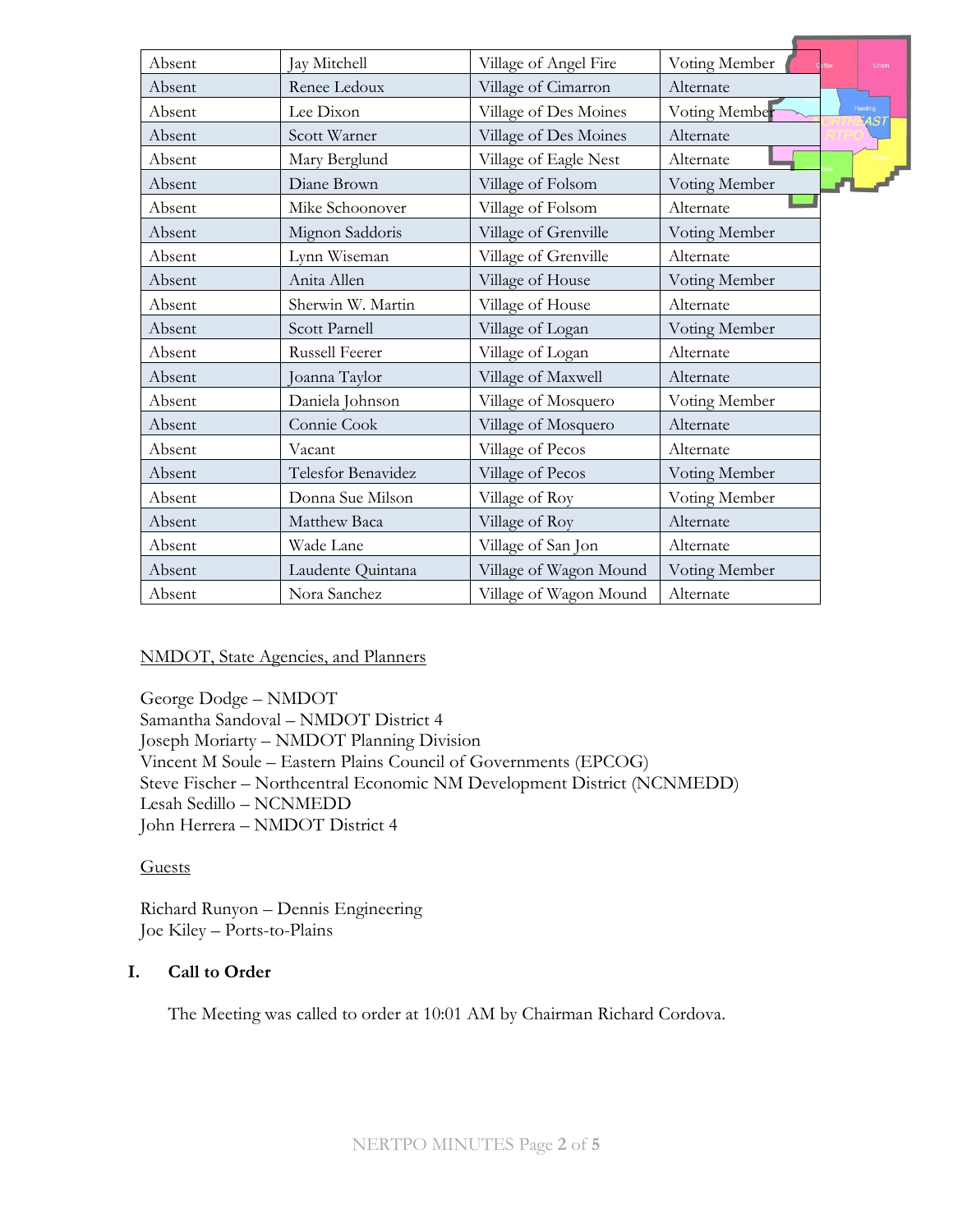# **II. Pledge of Allegiance/New Mexico State Flag**

The Pledge of Allegiance and the salute to the New Mexico State Flag was led by Vice-Chairwoman Shawn Jeffrey.

### **III. Welcome**

Chairman Cordova welcomed everyone to the virtual NERTPO meeting. Individual introductions were conducted by all in attendance.

# **IV. Approval of Agenda**

Motion to approve the agenda as presented: Jason Phillips – City of Raton Second: Cynthia Lee – Village of San Jon With all voting in the affirmative, motion carries.

### **V. Approval of Minutes** (September 23, 2020 – Zoom)

Motion to approve the minutes as presented: Jason Phillips – City of Raton Second: Cynthia Lee – Village of San Jon With all voting in the affirmative, motion carries.

# **VI. NMDOT District Four Update/ NMDOT Staff** (Mr. David Trujillo-District Four Engineer and Staff)

Ms. Samantha Sandoval announced that Fiscal Year 21 agreements have not come back from Santa Fe. As soon as there are received, they will be forwarded as soon as possible. Please, contact Ms. Sandoval for any other questions at [Samantha.Sandoval2@state.nm.us.](mailto:Samantha.Sandoval2@state.nm.us)

Mr. Joe Moriarty, AICP, gave the following updates:

- Notice to Proceed will be issued to the Council of Governments/Economic Development Districts soon
- NM 2045 Plan website is available online at <https://newmexico2045plan.com/> o expected wrap-up by mid-2021
- Safety plan funding available
	- o some funding is available to TLPAs for this
	- o members were advised to discuss this with the district NMDOT and their planner (the department will need a written letter)
	- o This will be posted on the RTPO website

Mr. George Dodge informed members of the Union County bridge project that is in progress. There may be some GRIP funding available for use.

### **VII. Discussion/Action: RTIPR, State Project List** (NERTPO Members/Planners)

Planners presented the current list of projects and those that have been funded. Members were given an opportunity to update the list to remove projects that have been fully funded and no longer need to be on the list.

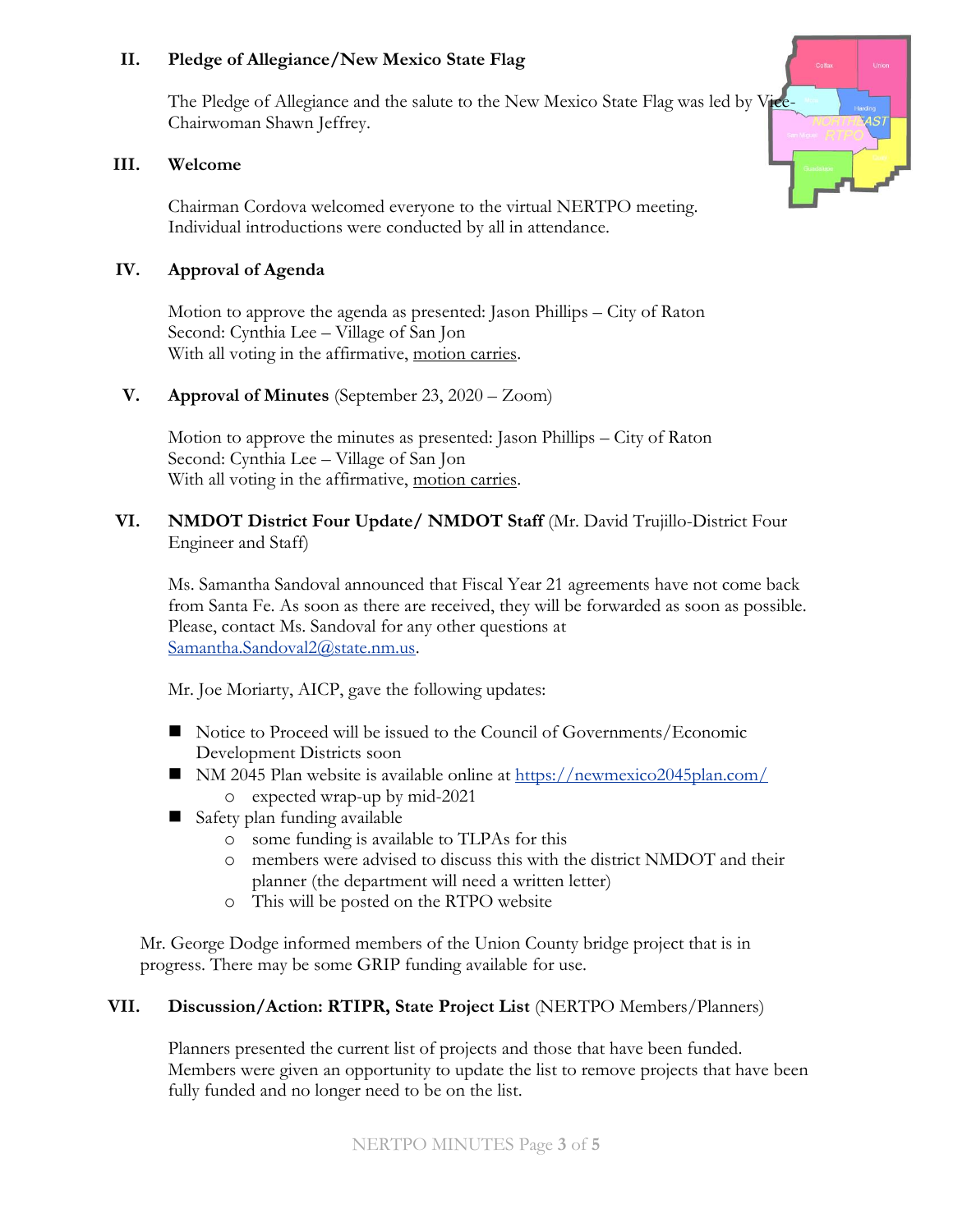Motion to remove those projects that have been fully funded: Jason Phillips – City of Raton Second: Vice-Chair Shawn Jeffery – Village of Cimarron With all voting in the affirmative, motion carries.



# **VIII. Discussion**: Regional Transportation Plan Updates (NERTPO Planners)

Planners gave an update of the outline of the current plan updates as they are being made.

There will be a breakout session in the future to segment and receive specific information form the members.

# **IX. Discussion**: Regional Plan Survey (NERTPO Planners)

The planners covered the current results of the survey and encouraged members to distribute the survey so that input is not skewed and covers the area appropriately. The survey will be pushed on social media to receive more input.

**X. Discussion**: Project Status update (Local Government Members)

Members present and willing gave brief updates on current infrastructure projects.

# **XI. Update from the NERTPO Planners/Program Managers**

It was noted that the members should continue to update their CPMS and stay up to date on their projects.

EPCOG and NCNMEDD are continuing efforts under the CARES Act to create regional recovery plans.

Trainings and conferences (virtual) are available to members, such as the American Planning Association of NM. Such training will be included in the normal NERTPO emails.

EPCOG will be hiring a planner within the next couple weeks.

# **XII. New Business**

### A. **General Comments and Announcements from NERTPO Members and Public**

The Census will be closing soon and an accurate count should be pushed within the whole state, especially rural areas such as NERTPO.

# B. **Suggested agenda Items for upcoming meetings**

- C. **Meeting Locations:**
	- ❖ **October 28, 2020 (Zoom )**
	- ❖ **November 18, 2020 (Zoom)**